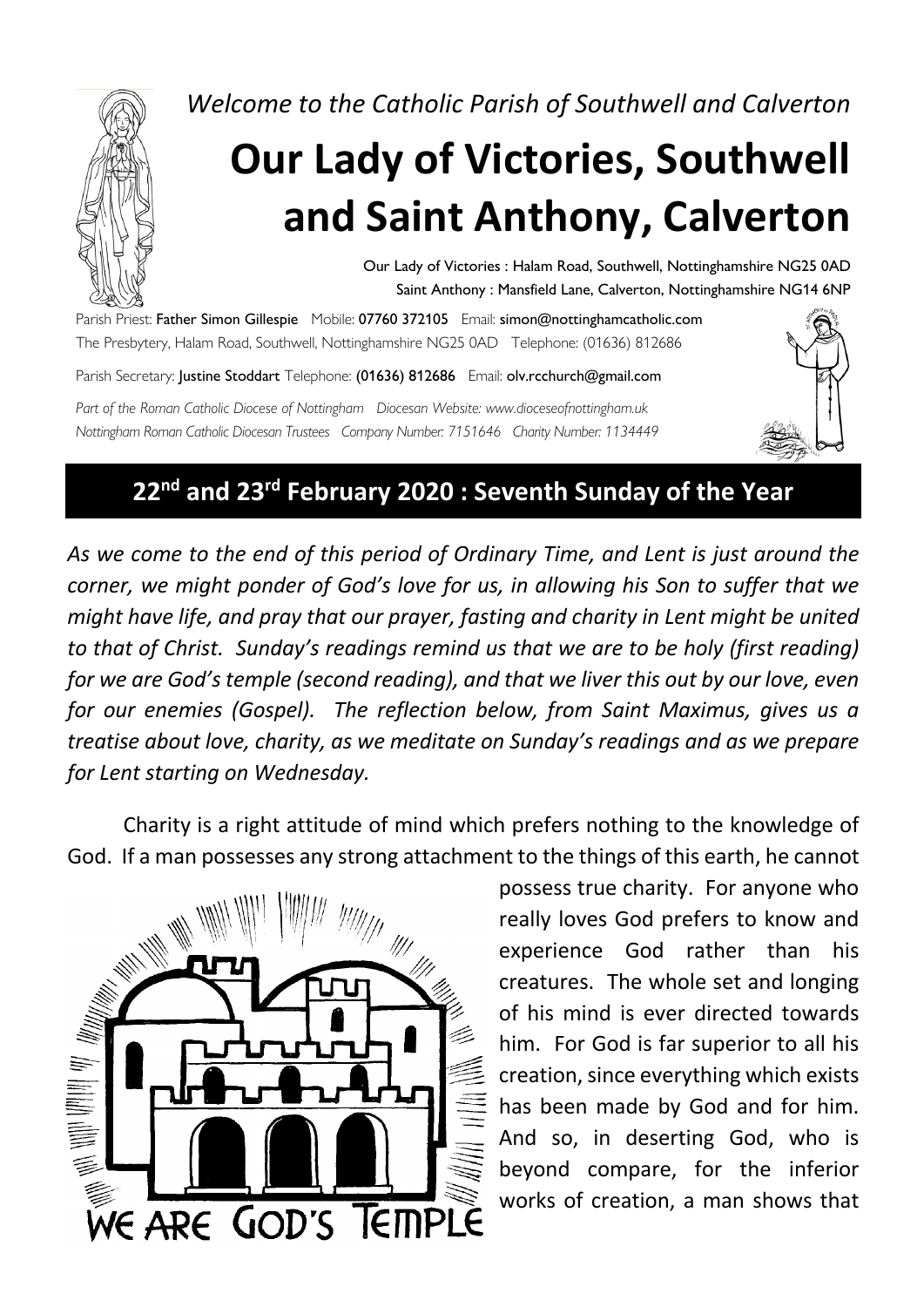he values God, the author of creation, less than creation itself.

The Lord himself reminds us: *Whoever loves me will keep my commandments. And this is my commandment: that you love one another.* So the man who does not love his neighbour does not obey God's command. But one who does not obey his command cannot love God. A man is blessed if he can love all men equally. Moreover, if he truly loves God, he must love his neighbour absolutely. Such a man cannot hoard his wealth. Rather, like God himself, he generously gives from his own resources to each man according to his needs. Since he imitates God's generosity, the only distinction he draws is the person's need. He does not distinguish between a good man and a bad one, a just man and one who is unjust. Yet his own goodness of will makes him prefer the man who strives after virtue to the one who is depraved.

A charitable mind is not displayed simply in giving money; it is manifested still more by personal service as well as by the communication of God's word to others: In fact, if a man's service towards his brothers is genuine and if he really renounces worldly concerns, he is freed from selfish desires. For he now shares in God's own knowledge and love. Since he does possess God's love, he does not experience weariness as he follows the Lord his God. Rather, following the prophet Jeremiah, he withstands every type of reproach and hardship without even harbouring an evil thought towards any man. For Jeremiah warns us: *Do not say: "We are the Lord's temple."* Neither should you say: "Faith alone in our Lord Jesus Christ can save me." By itself faith accomplishes nothing. *For even the devils believe and shudder.*

No, faith must be joined to an active love of God which is expressed in good works. The charitable man is distinguished by sincere and long-suffering service to his fellow man: it also means using things aright.

#### **Prayers before Mass : and the Year of the Word**

We pray before Mass the Angelus (in preparation for the Rededication of England as the Dowry of Mary) and the Prayer of the Year of the Word. Thanks to the parishioners who lead these prayers, about five minutes before the Mass each day.

#### **Changes to Mass times this week**

Father Simon is undertaking further studies in Canon Law in the Catholic University of Leuven, Belgium. During his time out of the parish he will offer Mass each day for parishioners' intentions, especially each Sunday, when he will offer Mass for all the people of our parish, living and dead. Father Simon returns on Saturday 7<sup>th</sup> March.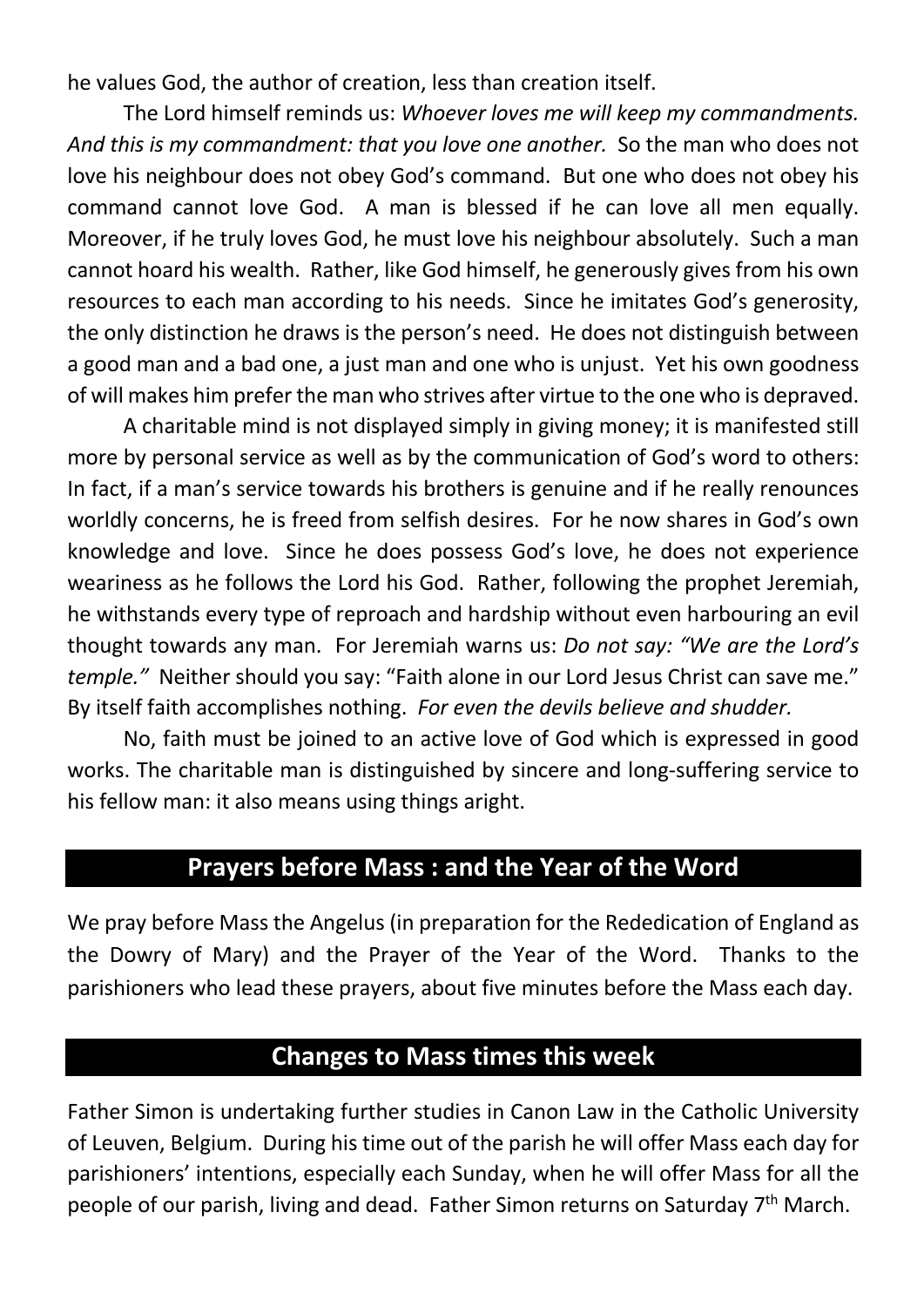## **Lent Begins on Ash Wednesday !**

We begin Lent this week, the traditional forty-day period of prayer, fasting and almsgiving which reminds us of Jesus' own forty days in the wilderness as he prepared for his public ministry, during which time he was tempted by Satan. The Church asks us to fast (those who are aged between 16 and 60 are to eat only one meal, and a collation) and abstain (those who are 14 and over are to refrain from eating meat) on Ash Wednesday (and also on Good Friday), and we are encouraged to come to church and to receive ashes on our forehead, made from burning the palms from last year's Palm Sunday, as a sign of our repentance and conversion.

Masses on Ash Wednesday will be celebrated at 9.30am (in Southwell) and at 7.00pm (in Calverton) and the Distribution of Ashes will be at each Mass. Although Ash Wednesday is not a Holy Day of Obligation coming to church is a good way of beginning this season.

We are called to pray more in Lent. Bishop Patrick has asked that we pray this year especially for Vocations, and so we might pray the Diocesan Vocations Prayer (below) each day, or perhaps make another prayer a regular part of our daily devotions. The Bishop also encourages us to come to church and pray for vocations before the Blessed Sacrament.

We are called to fast in Lent. Fasting can take many forms – we might consider:

- we giving us something that we enjoy eating or drinking; or perhaps giving up<br>some other pleasurable activity, such as<br>watching television or spending time or some other pleasurable activity, such as watching television or spending time on social media; the time saved could be spent in a little prayer too;
- $\mathfrak F$  giving up things that divert us from God, such as criticising other people, judging others' actions, or using bad language.

Finally our Lenten actions call us to give alms, perhaps time or perhaps money, to those who are in need of our help. This can take different forms, and we usually support the Cafod Lent Fast Day which this year falls on Friday 6<sup>th</sup> March. Consider ways in which we can give of our plenty to those very much in need.

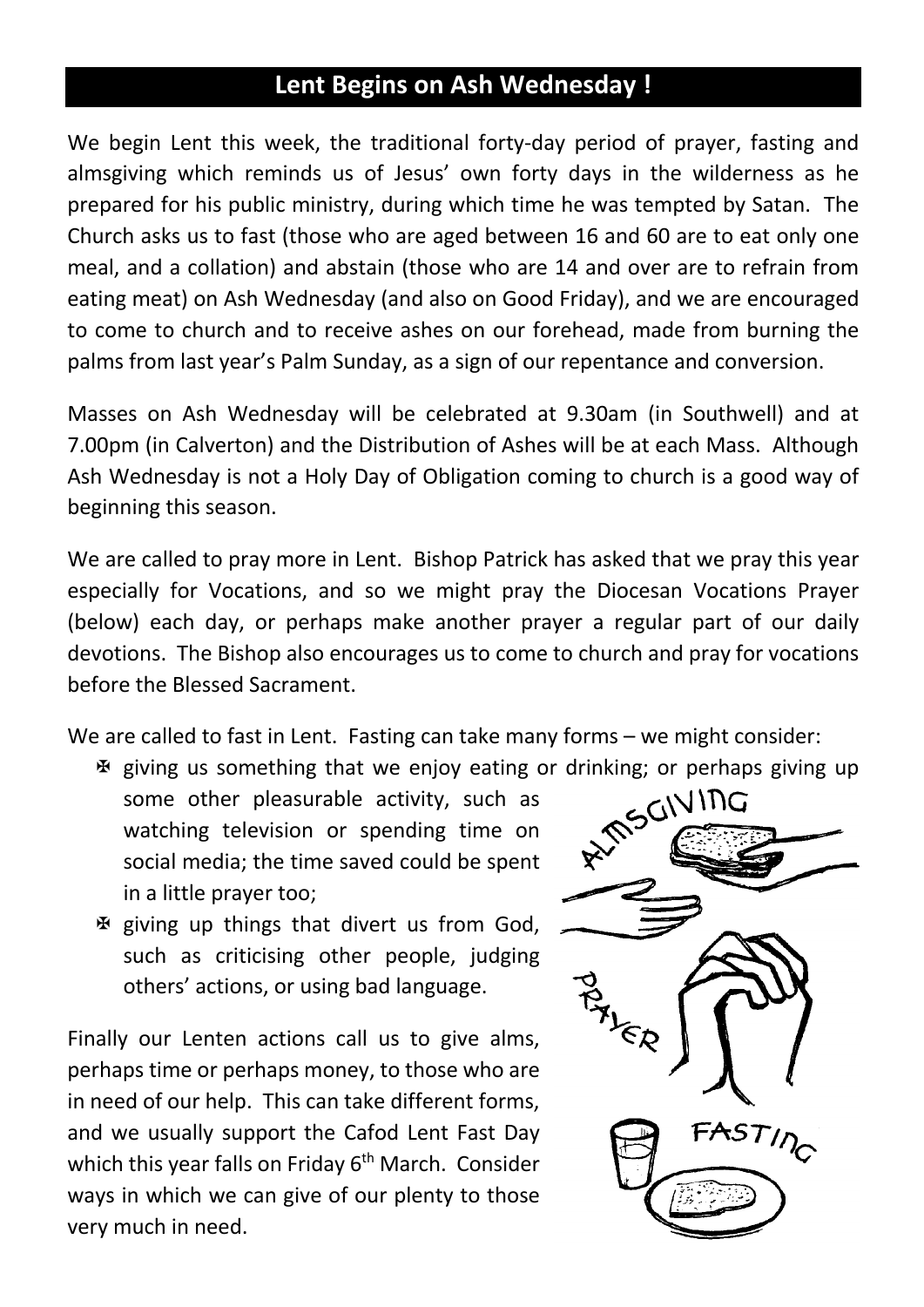## **The Diocesan Prayer for Vocations**

God Our Father,

we thank you for calling men and women to serve in your Son's Kingdom, as Priests, Deacons, and as Religious Men and Women. Send your Holy Spirit to help others to respond generously and courageously to your call. May we continue to support and encourage vocations in our families and in our parish community. We ask this through our Lord Jesus Christ your Son, who lives and reigns with you in the unity of the Holy Spirit, one God forever and ever. Amen.

> Mary Immaculate : pray for us. Saint Hugh of Lincoln : pray for us. Saint John Henry Newman : pray for us. All the Saints of our Diocese : pray for us.

#### **Welcome to Father Frank**

During Father Simon's time in Leuven Father Frank Carvill will celebrate our Sunday Masses. Father Frank will also celebrate Masses on Ash Wednesday, with the imposition of Ashes, at 9.30am in Our Lady of Victories' church, Southwell, and at 7.00pm in Saint Anthony's church, Calverton. It's good to have a 'permanent supply' with Father Frank, who will no doubt be made very welcome in our parish.

#### **Forthcoming Events in our parish, community and diocese**

**ASH WEDNESDAY and the start of Lent – Wednesday 26th February A day of Fasting and Abstinence, with Masses at 9.30am and 7.00pm**

As part of Fairtrade Fortnight, which runs from Monday 24<sup>th</sup> February until Sunday 8<sup>th</sup> March, Churches Together in Southwell is hosting an exhibition outlining the benefits of Fairtrade at Southwell Library on **Saturday 29th February** from 10.00am until 1.30pm. Please come along and enjoy a Fairtrade tea or coffee and biscuits.

**Cafod's Lent Fast Day** will be held on **Friday 6th March**. Look out for more details in the newsletter over the next few weeks.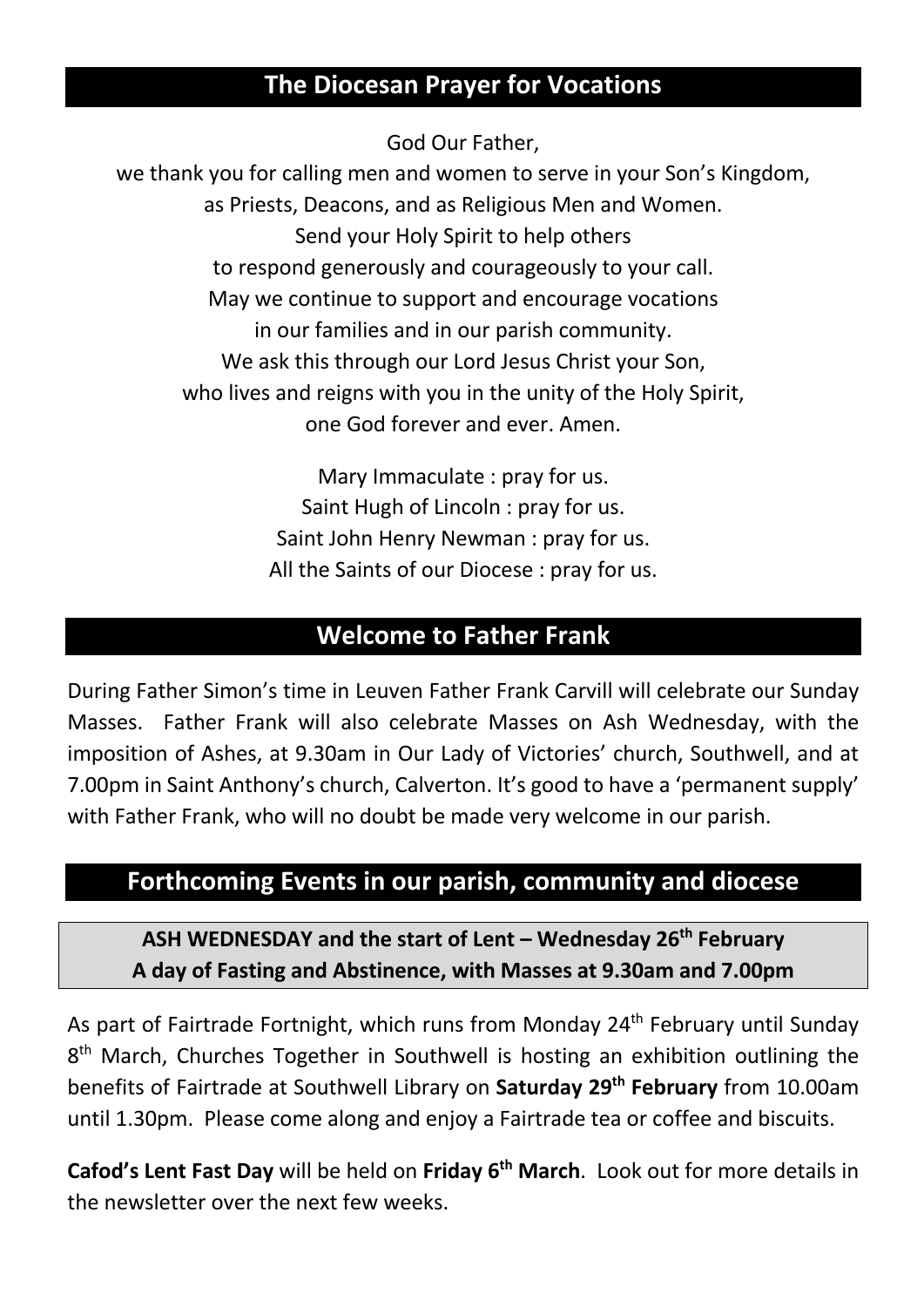Have you ever thought about becoming a Religious Sister or Brother? **Come and Ask afternoon** on **Saturday 14th March**, from 2.30pm until 4.00pm, at Our Lady and Saint Edward, Nottingham NG3 2LG. See the poster in the porch for more details, or contact Sister Maureen Brennan maureenbrennancsjp@gmail.com, Sister Susan Richert religious@nrcdt.org.uk or 07751 196124 or The Nottingham Vocation team nottinghamvocations@hotmail.co.uk

A **Charity Saint Patrick's Folk Night** will be held on **Saturday 14th March** in Our Lady of Victories' parish hall, from 7.00pm until 11.00pm, including a buffet, tea and coffee (but bring your own tipple if you wish), music and singing. Tickets cost £5, with the proceeds going to the Newark Emmaus Trust, and will be on sale after each Sunday Mass from this weekend. All are very welcome.

**Fields of Hope:** the annual Churches Together in Southwell Ecumenical Lent Lunch, takes place on **Sunday 15th March** in the Minster State Chamber at 12.45pm for 1pm. Please join us for this sociable soup lunch and compete in the table top quiz. Tickets are £5.00 per person, available from Theresa Martin or Lesley McKenzie, or contact SouthwellChristianAidCommittee@gmail.com. Funds raised will go to Christian Aid.

Saint Vincent de Paul Society members invite you to join them for **Coffee and Croissants** after Mass on **Sunday 22nd March** : any donations made will go towards projects including the Children's Summer Camp sponsorship. They have appreciated parishioners' support in the past which has helped in many ways.

## **Outside the Walls : Further Screenings**

The director and distributor of the film Outside the Walls, Nick Harmer, has received enquiries about its release on DVD. He has advised that this is too costly (about £2,500 and is looking for funding. Meanwhile further screenings of this documentary film about Mount Saint Bernard Abbey in Leicester have been arranged:

- X The Century Theatre Coalville, Saturday 29th February, 2.30pm www.centurytheatre.co.uk
- X The Venue Cinema, Lincoln, Friday 6th March, 7.30pm www.thevenuelincoln.co.uk
- X The Ritz Cinema Belper, Thursday 12th March, 7.30pm www.ritz-belper.co.uk
- X QUAD Cinema Derby, Wednesday 18th and Thursday 19th March www.derbyquad.co.uk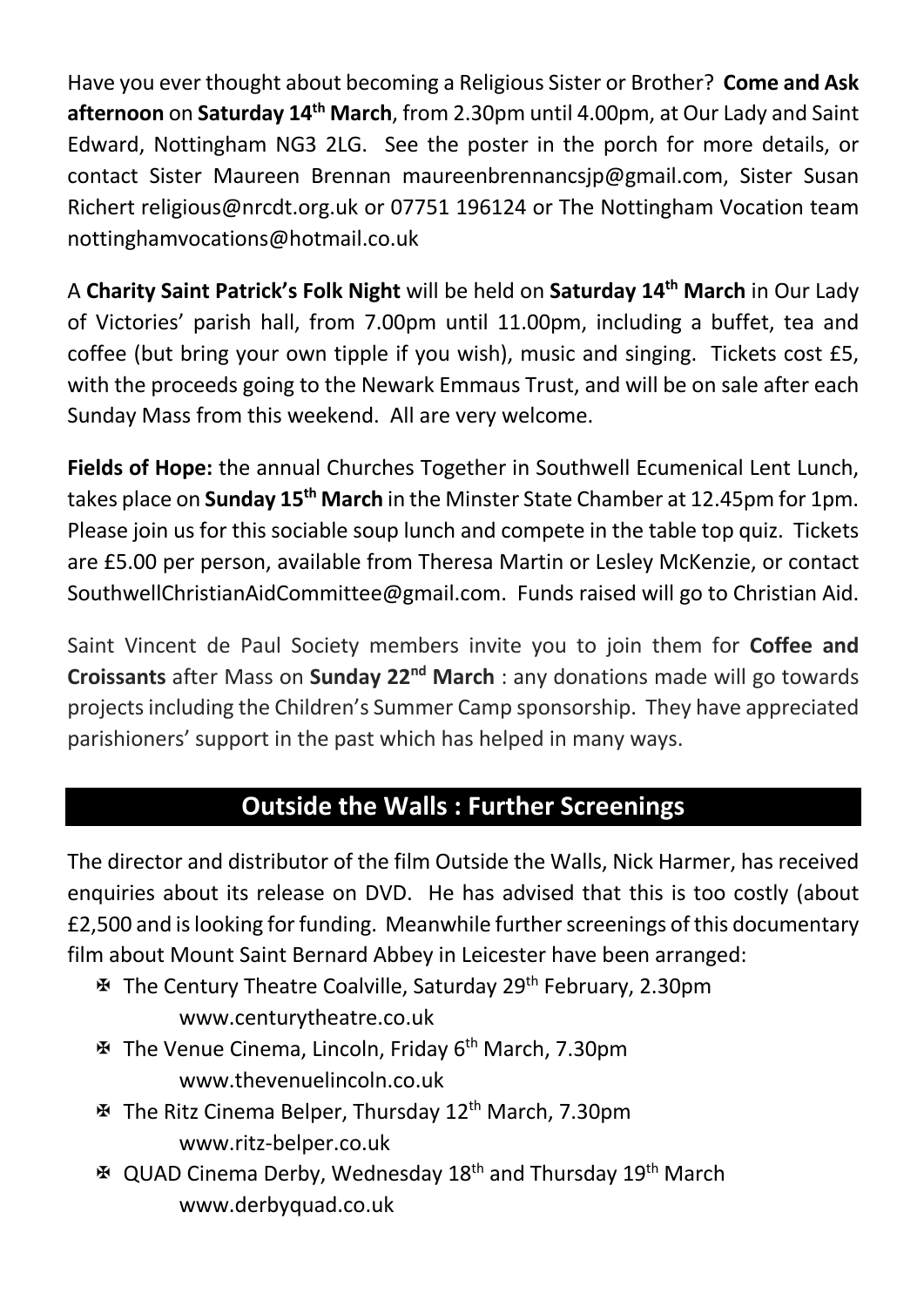## **A Day for Catholic Women : Saturday 29th February**

**One Faith: Different Cultures** will be held on **Saturday 29<sup>th</sup> February,** 10.30am – 4.00pm, at Saint Joseph's parish, Leicester LE5 6RA. Women speakers will share their experience, understandings and vision for our Catholic Church being representative of the diverse cultures that make up our universal Church. The day is open to all women who identify as Catholic, also to those who no longer practise their faith. There is no charge for the day although lunch (soup, rolls, cakes, etc.) is available at £3.50. To book a place telephone 0116 220 7881 or email Alison.CWS@outlook.com

## **World Day of Prayer : Friday 6th March**

A Women Led, Global, Ecumenical Movement, this year the Women of Zimbabwe have prepared the service and they encourage us all to reflect on the difficulties and unrest that have plagued their country over many years. The service will be held on **Friday 6th March** at 6.30pm in Holy Trinity Church, Southwell. All are invited.

#### **Saint John's Passion : Saturday 7th March**

J S Bach's setting of Saint John's Passion will be performed by the Cathedral Choir as we begin Lent. Join Bishop Patrick in this Year of the Word event on **Saturday 7th March** beginning at 7.45 pm. Experience the spiritual and artistic grandeur of Bach's great reading of Christ's passion in Saint Barnabas Cathedral. Tickets are £16, £12, £10, and available online from www.nottinghamcathedralmusic.com or in person from the Nottingham Tourism Centre. Flyers are available at the back of church.

## **Faith in Action : Saturday 28th March**

God is love, and he calls us to love, generously and joyfully. The Diocese is on the way to becoming part of the global Caritas network, and as parishioners you will be part of it too. On **Saturday 28th March** from 10.30am until 4.00pm we have the invitation to come to Cathedral Hall in Nottingham and to join with Bishop Patrick, Caritas Social Action Network, the Justice and Peace Commission, and people from all round our diocese, for a day to nourish the work we do for the common good; be inspired for the adventure of missionary discipleship; build our parishes as confident, outward-looking communities; make common cause and achieve more together. Book via Paul Bodenham (justice.peace@dioceseofnottingham.uk or 07470 907656).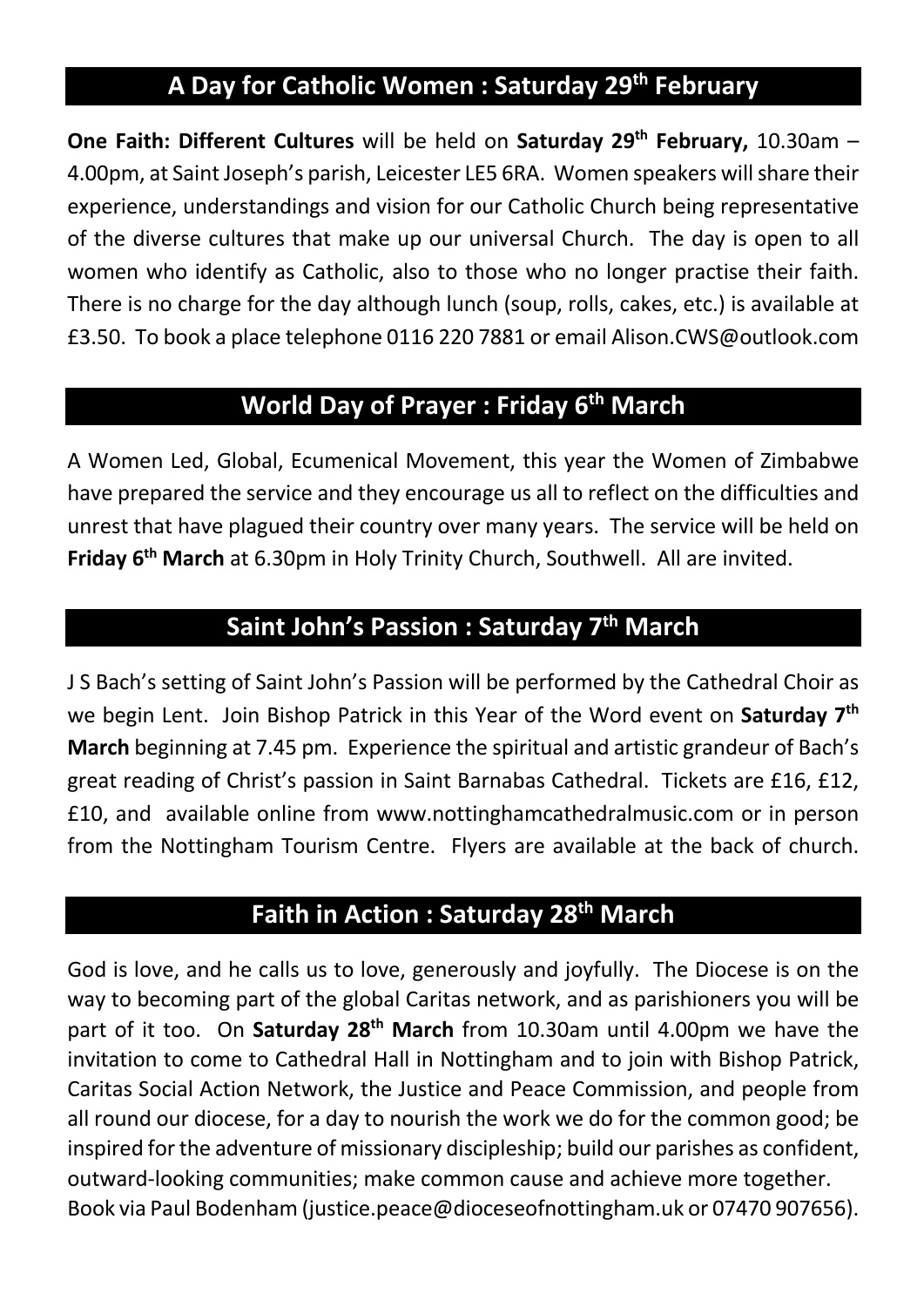

## **Nottingham Diocesan Lourdes Pilgrimage Under the leadership of Bishop Patrick McKinney**

Lourdes theme for 2020 "I am the Immaculate Conception"

> 12th - 17th July by air and train



www.tangney-tours.com/nottingham - 01732 886666

**See Father Simon for further details and booking forms**

#### **Forthcoming Pilgrimages**

An **Easter Pilgrimage to Knock Shrine**, will be held from 8th April, costing £649 per person, with a single person supplement of £100. Further information is available from Patricia on 01268 762278, 07740 175557 or email knockpilgrimages@gmail.com

**Pilgrimage to Lourdes and Nevers by Coach June**  $13^{th}$  **–**  $20^{th}$  **Picking up in** Nottingham, Derby and Leicester, the cost is £595 per person. For a booking form, please contact Father John McCay at jmccay1982@yahoo.co.uk or 0115 981 0320.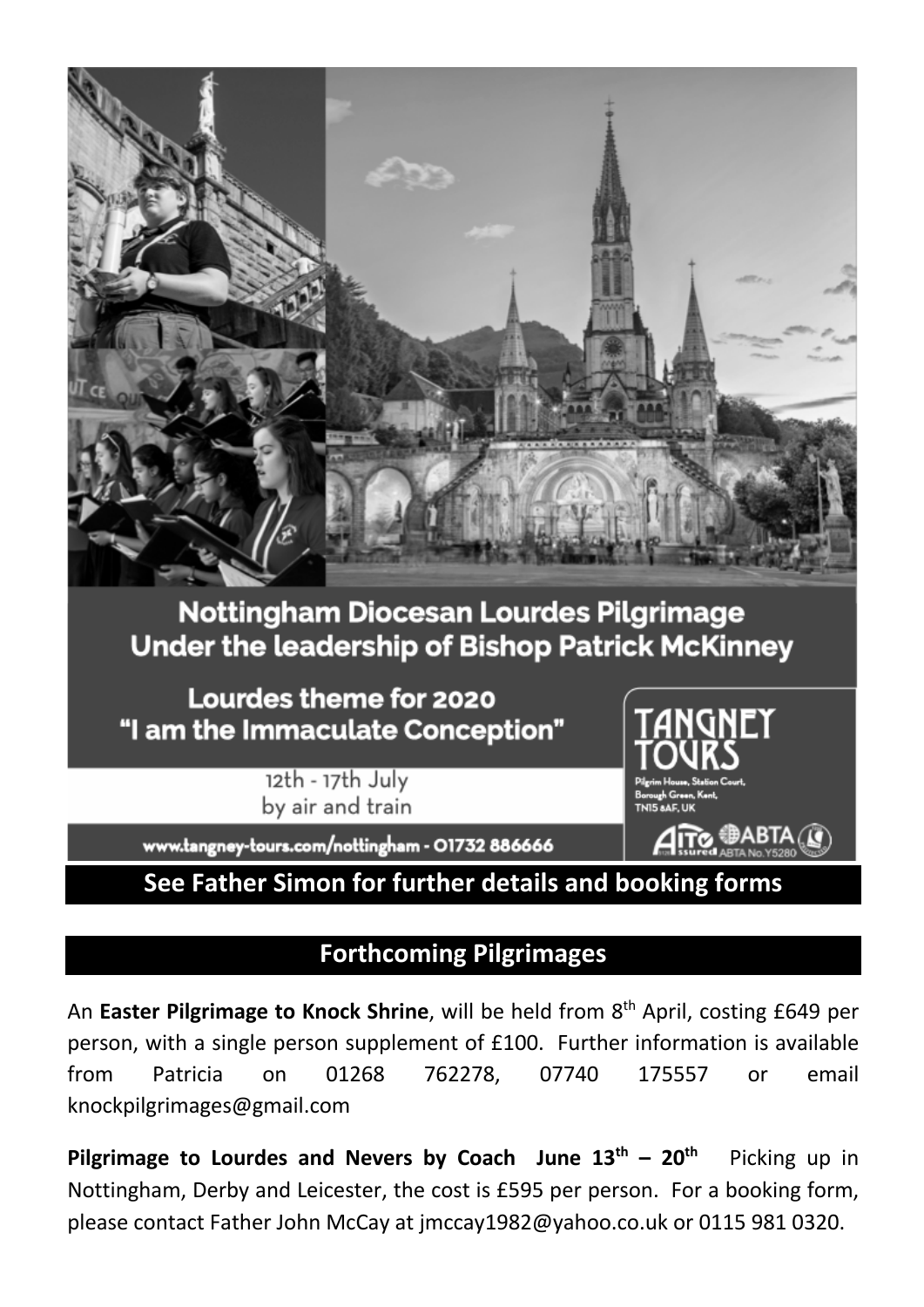## **Year of the Word : Day of Prayer : Saturday 16th May**

Come to a **Day of Prayer** hosted by the Diocesan Spirituality Network entitled : **Encounter Jesus and be Missionary Disciples through Saint Matthew's Gospel**, on **Saturday 16th May**, in Saint Hugh's hall, Lincoln LN2 5AQ. Arrivals from 9.30am, starting at 10.00am, and closing with a Liturgy at 3.00pm. Refreshments are provided, please bring a packed lunch. All are welcome.

## **Marriage Encounter Weekend**

From Saturday 4th until Sunday 5th July there is an opportunity for all married couples to enrich their marriage and renew their commitment to one another. A nonresidential Marriage Encounter Weekend will be held at Savio House, Bollington, SK10 5RW. Most couples and many priests find this a very rewarding experience. Book now at www.wwme.org.uk or for more information contact Charles and Krysia Golabek on 01625 263627 (charles.golabek@ntlworld.com).

#### **Job Opportunities within the Diocese**

The directors of the Nottingham Roman Catholic Education Service are seeking to appoint an Assistant Director to take a leading role in the continuing development of all areas of Catholic Life within our diocesan schools. Full details are available at www.dioceseofnottingham.uk/education/recruitment/diocesan-education-service The closing date for applications is Thursday  $2^{nd}$  April.

Marriage Care is seeking to appoint a part time Team Leader to head their Appointment Service. The successful applicant will help to support adult relationships through the marriage preparation and relationship counselling services and will support a gifted team of 600 volunteers across England and Wales. For more information please visit www.marriagecare.org.uk/get-involved. The closing date for applications is Thursday  $27<sup>th</sup>$  February.

#### **Newsletter via email**

If you'd like to receive the parish newsletter by email simply email Justine (the parish secretary, at olv.rcchurch@gmail.com, asking to be added to the list. You can still collect a paper copy if you wish, and it will be available on the parish website also.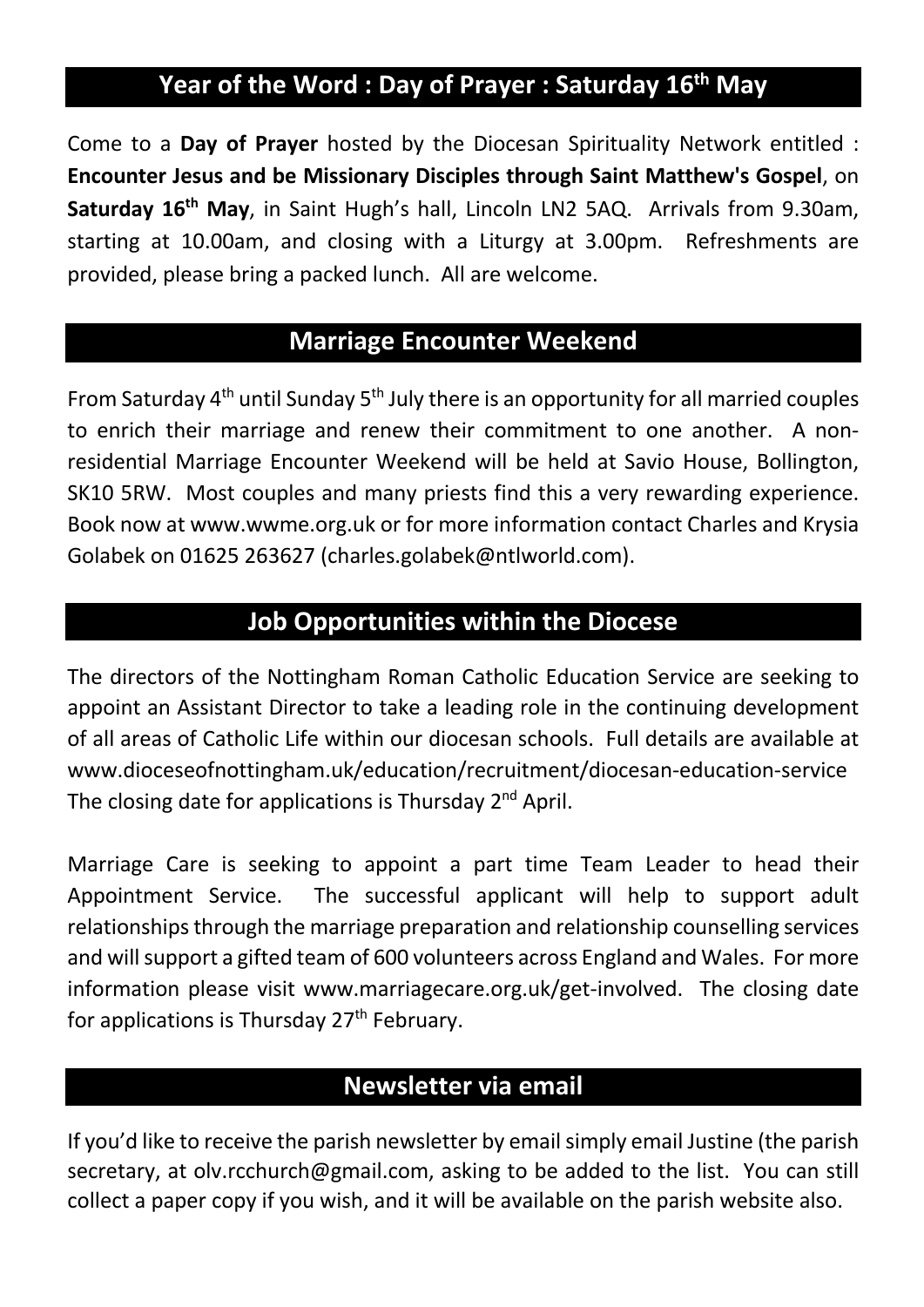## **Five reasons why you should buy Fairtrade coffee**

#### *With Fairtrade Fortnight starting on Monday, this article, from Fairtrade, gives us some insights into how changing our shopping habits can affect others' lives.*

**Good for people** Fair trade coffee benefits the lives of growers, farmers, and exporters with a stable and fair income. Coffee harvests can vary year to year depending on temperature, rainfall, diseases such as 'coffee rust', and a whole range of other factors. This unpredictability results in an unstable coffee market which demands more coffee from growers at a lower price. Fair trade means that the coffee growers have a safely net ready when market prices fall below a sustainable level.

**Good for the planet** Though not all fair trade coffee is organic, for a coffee to be fair trade the coffee beans must be grown and processed using environmentally sustainable methods. These smallholder farmers grow their fair trade coffee slowly, naturally, without chemical fertilizers or pesticides, often using organic soil and shade conservation techniques under a protective canopy of native trees. When it comes to organic coffee certified by the Soil Association (such as our Eat Your Hat organic coffee range), the coffee plants create soil that holds a steady base of nutrients which then pass into the coffee beans themselves slowly, creating a smooth and memorable flavour.

**Good for the community** The world of coffee trade can seem enormous and overwhelming to the single smallholder coffee farmer. By grouping together in the form of co-operatives and democratically-run organisations, together these farmers can buy and distribute supplies, negotiate better prices, participate in shared learning opportunities, and build relationships across their community. The extra income they earn from fair trade coffee is often reinvested into their local area in the form of healthcare, schooling, water, and housing schemes. So, when you choose to buy fair trade coffee, it doesn't only benefit the farmers who harvested it, it benefits the whole community too!

**Good for you** Fair trade coffee tastes amazing! Traidcraft fair trade and organic coffee is made from the finest picked-by-hand beans, each blend bursting with its own distinct flavour. These flavours are a result of the careful attention the farmer gives to soil and water composition, and the traditional cultivation and processing methods used to produce the coffee. The world of fair trade coffee includes some of the most remarkable tasting organically grown coffees available, and in various forms, including instant coffee, ground coffee, decaffeinated coffee, and ready-to-grind coffee beans. Looking for an ethical whole bean espresso, a light as a feather fair trade light roast, or an everyday instant coffee? There's an option for you. In the old days there might not have been a lot of choice in terms of fair trade coffee, but as you can see - incredibly tasting coffee is no longer a stranger to fair trade.

**Good for the movement** When you buy fair trade coffee you're making a stand against corrupt trade systems that most people take for granted. Regular (non-fair trade) coffee may have gone through the hands of up to ten different farmers, exporters, brokers, processors, roasters, and retailers before it made it to your cafetière. Fair trade coffee subverts this system, eliminating the costly middle-men and connecting buyers and grower co-operatives. But you're also making a stand in another way too. In drinking fair trade drinks and eating fair trade food, you're enacting everyday activism. Making a stand doesn't always involve wearing a sandwich board or protesting outside Parliament. Sometimes it's just about making an everyday change and trying to encourage others to do it too.

#### **Saint Vincent de Paul Society : Cash for Coins**

The SVP is collecting foreign coins, or old British coins, or any old foreign coins. There is a container for old and redundant coins in the narthex of each church. Thank You!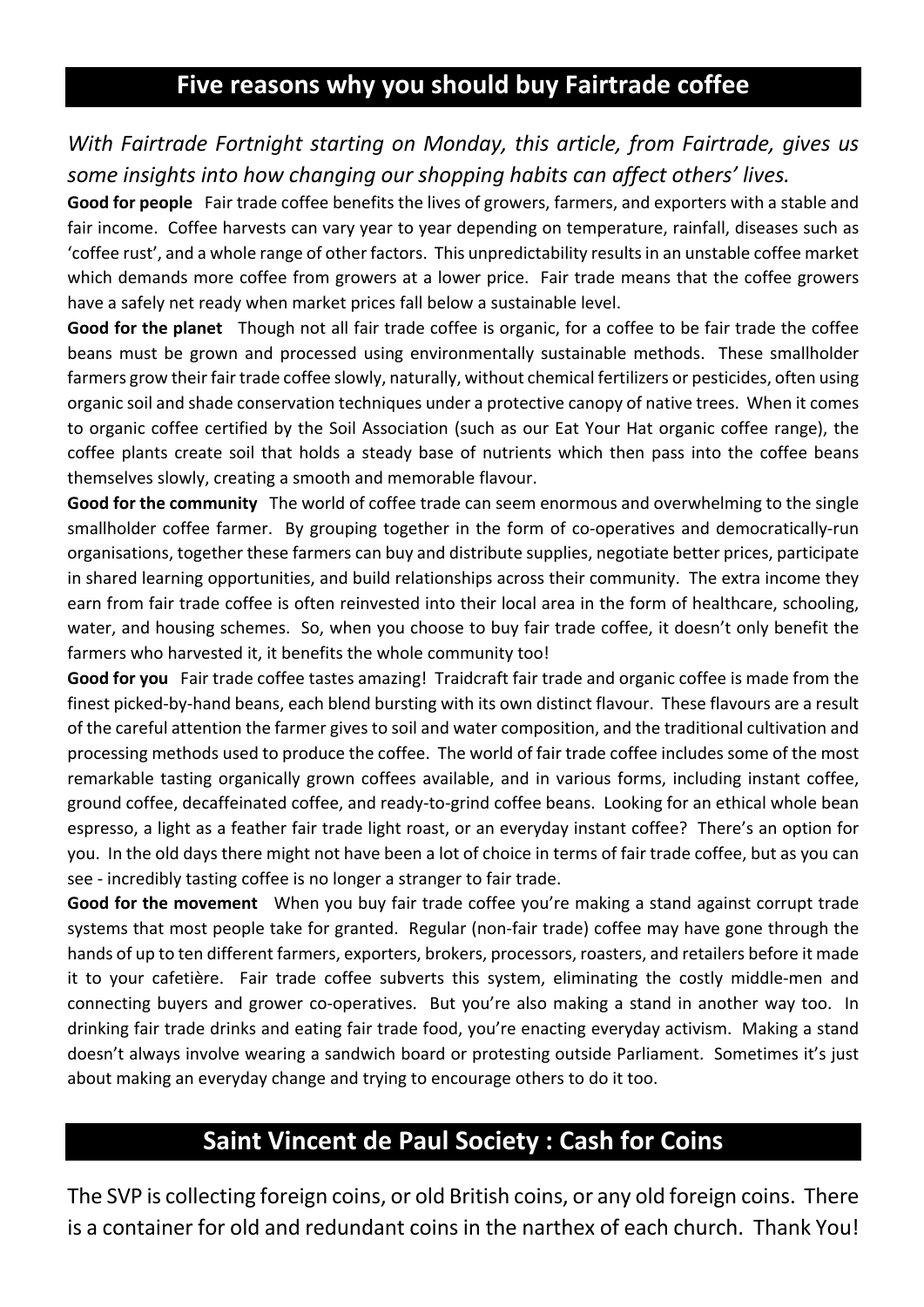## **Some events for Lent**

With Lent starting on 26<sup>th</sup> February, Ash Wednesday, here are some of the events which will be taking place during this forthcoming holy season:

**Stations of the Cross** led by the parish Cafod Group, in Our Lady of Victories church, on **Friday 26th February** at 6.30pm.

Wednesday **Soup and Reflection** will be led in Calverton from 12.00 noon until 1.00pm in the following churches:

- X 4th March in the Methodist church
- X 11th March in Saint Anthony's church
- X 18th March in Saint Wilfrid's church
- 图 25<sup>th</sup> March in the Baptist church

#### **Prayers for …**

Please remember in your prayers especially:

- X **Canon Colin Taylor**, formerly parish priest of Our Lady of Lincoln parish, Lincoln, who died on Wednesday 19<sup>th</sup> February and whose Requiem Mass will be celebrated in Lincoln on Friday  $6<sup>th</sup>$  March. May he rest in peace!
- X **Canon David Oakley**, a priest of Birmingham diocese, and presently Rector of Oscott Seminary, who has been named by Pope Francis as the next Bishop of Northampton. He will be ordained bishop by Cardinal Nichols on 19<sup>th</sup> March.

#### **Parish Financial Statement, Standing Orders, and Gift Aid Forms**

Following the presentation of parish finances last Sunday there are copies of the presentation printed in last Sunday's newsletter for any parishioners who weren't at Mass last Sunday. There are also standing order forms and gift aid forms available at the back of each church. They're printed on bright yellow paper, so they're hard to miss – please take one and complete it. If you already have a standing order in place please consider cancelling it (since it's paid to the diocese) and completing a new one (on the form provided) in favour of the parish. Thank you as ever!

## **Thank You for your Generosity**

The main collection, Sunday 16<sup>th</sup> February : £138.35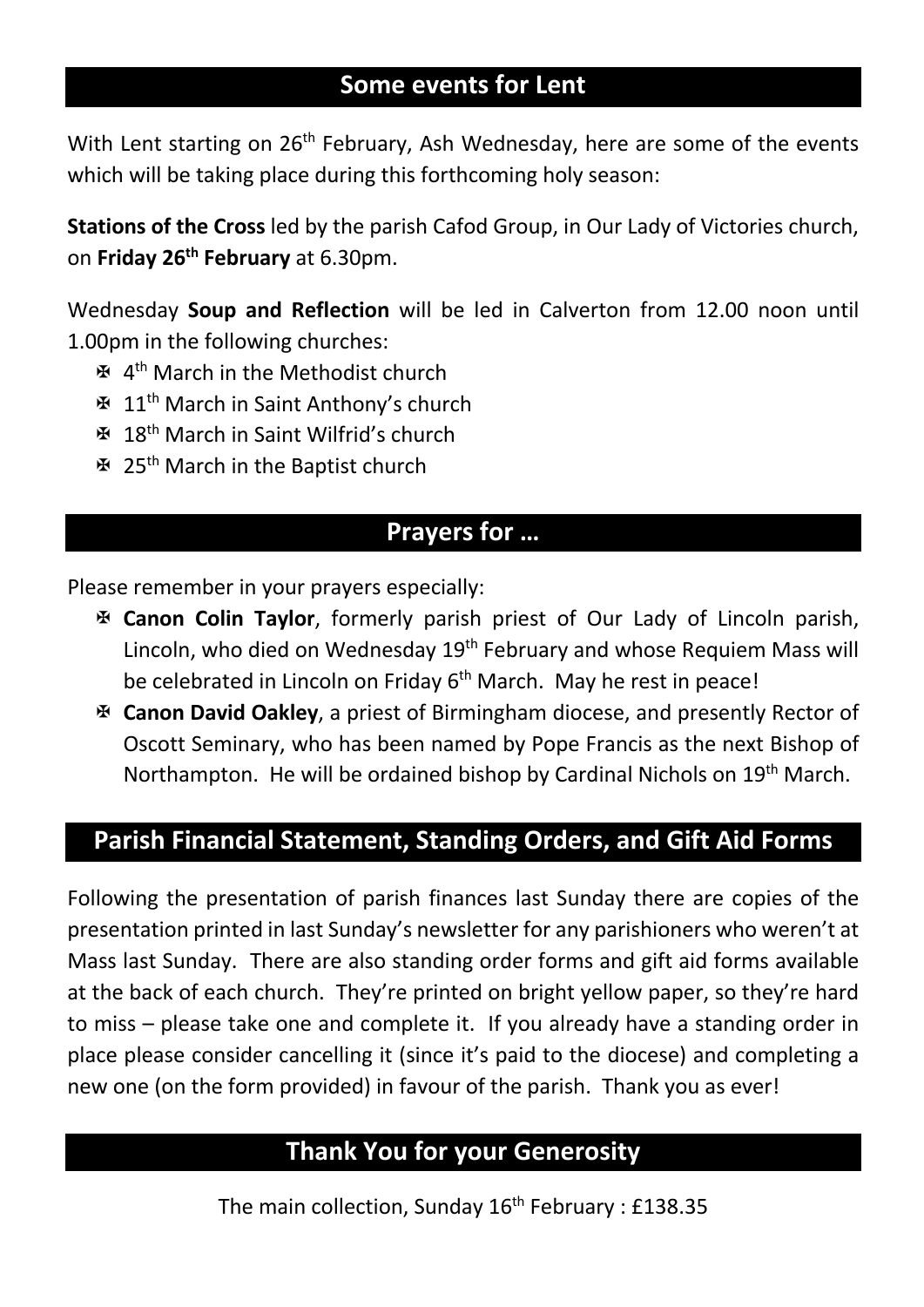# **A reflection from 'Marriage Matters'**

#### **Making the right choices**

Choices! How difficult sometimes to make the right choices. What to eat today, how to save money, what



clothes to wear, what we or our children need. For Christians, prayer and a set of Christian values influence the choices we make. Why not ask the Lord's help to decide what issue is uppermost for us today and dialogue about it?

## **Readings at Masses this week**

| Monday    | James 3:13-18; Psalm 18(19):8-10.15; Mark 9:14-29                |  |  |
|-----------|------------------------------------------------------------------|--|--|
| Tuesday   | James 4:1-10; Psalm 54(55):7-11.23; Mark 9:30-37                 |  |  |
| Wednesday | Joel 2:12-18; Psalm 50(51):3-6.12-14.17; 2 Corinthians 5:20-6:2; |  |  |
|           | Matthew 6:1-6.16-18                                              |  |  |
| Thursday  | Deuteronomy 30:15-20; Psalm 1:1-4.6; Luke 9:22-25                |  |  |
| Friday    | Isaiah 58:1-9; Psalm 50(51):3-6.18-19; Matthew 9:14-15           |  |  |
| Saturday  | Isaiah 58:9-14; Pslam 85(86):1-6; Luke 5:27-32                   |  |  |

## **Parish Ministries**

|                          | This week                | Next week                 |
|--------------------------|--------------------------|---------------------------|
|                          | <b>Seventh Sunday</b>    | <b>First of Lent</b>      |
| Welcomers OLV 6pm        | Annabel Kingsbury        | <b>Bernadette Murtagh</b> |
|                          | Marie Baldwin            | <b>Eileen Thomas</b>      |
| <b>Welcomers OLV 9am</b> | Mary Joyce               | Mike Gemson               |
|                          | Michael Joyce            | <b>Carol Tinker</b>       |
| Welcomers StA 10.45am    | <b>Bernadette Carter</b> | <b>Michael Wilkes</b>     |
| Readers OLV 6pm          | Marie Baldwin            | <b>Cathy Smith</b>        |
| <b>Readers OLV 9am</b>   | <b>Theresa Martin</b>    | <b>Gerard Law</b>         |
| Readers StA 10.45am      | Gian Luca                | Doug Andrews              |
| <b>Communion OLV 6pm</b> | <b>Madeleine Birch</b>   | Cathy Smith               |
| <b>Communion OLV 9am</b> | Mike Asker               | <b>Theresa Martin</b>     |
| Coffee OLV 9am           | Itai Matumbike           | Margaret Bell             |
|                          | Paul Wilkinson           |                           |
| <b>Cleaners OLV</b>      | Moira Back               | Mary Joyce                |
| Counters                 | Margaret Bell            | Marie Baldwin             |